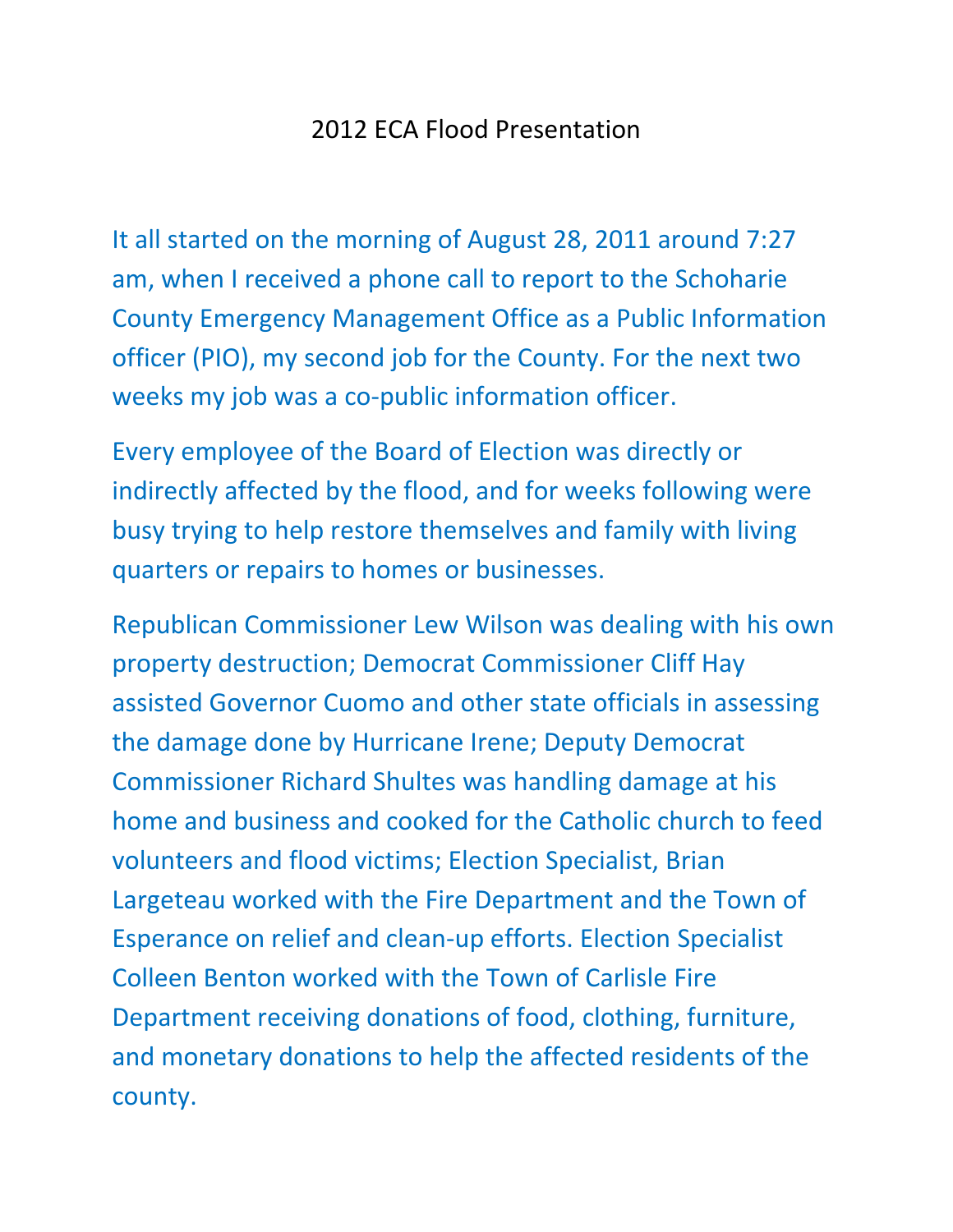The County Building was severely damaged and no one could enter at this time. Most departments which had been closed for two weeks were looking to relocate. We were lucky enough to find and secure the Old Stone Fort Badgley Museum.

We were fortunate that Schoharie County did not have a September primary, and on September 15<sup>th</sup>we were allowed one hour to retrieve everything from our office that we felt we needed to set up our office and run the November Election.

We purchased totes, collected boxes, lined up help, arranged transportation and devised a plan of action for the day. The plan was that everyone would help floor by floor retrieve what they needed for their relocation. Since we were the top floor, we were last and by then the workforce was scarce and only a few stayed to help our office.

To make this task tougher, contamination gear was required for each employee. Flashlights were used for lighting in the stairwells. Hot air was being pumped into the building to stop mold growth raising the temperature to over 100+ degrees. Each Board of Election employee was assigned certain articles to pack and what was left of the volunteers trudged up and down the three flights of stairs carrying our now mobile office. Our box truck had been commandeered by the Sheriff's Department, so the Department of Transportation loaned us a bus with a wheel chair lift and took the seats out to move what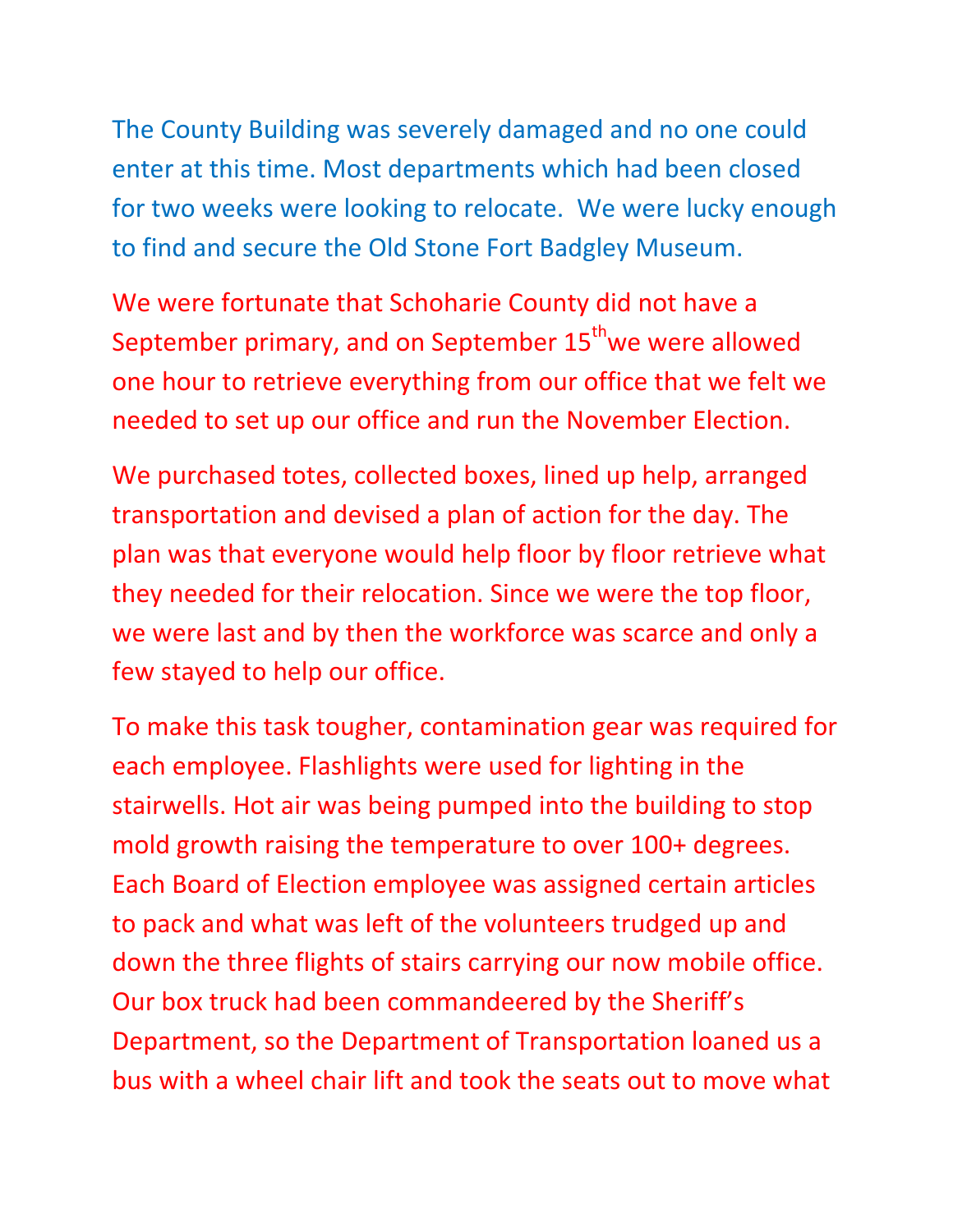we needed. We did grab our computers, chairs and most importantly for those of you who need coffee our Keurig. The voting machines stayed on the third floor until a plan was devised to retrieve them.

Now we were ready to set up our office. Folding tables, locking file cabinets and some throw rugs were purchased for temporary use. In the space allowed, we set up as best we could. We started twisting arms to have our computers and phone lines installed and hooked up. We did have a laptop with our voter information loaded for our yearly trip to our local County Fair. We did have some access to our voter information while waiting for our IT Department to hook us to the back-up server in a secure location. Our IT Department was very busy setting up all the County Departments in ten different locations around the County. We were not a priority at the time since we did not have a primary. Thank goodness.

Now crunch time was approaching, so we started to be very annoying to our IT Department and our County Legislators about our needs. Set up was finally achieved at a less than desirable computer speed and internet access.

Here we were, less than a month from the 2011 General Election with no EMS system, no voting machines, no voting booths, no voting signs, no box truck, early 1990's computer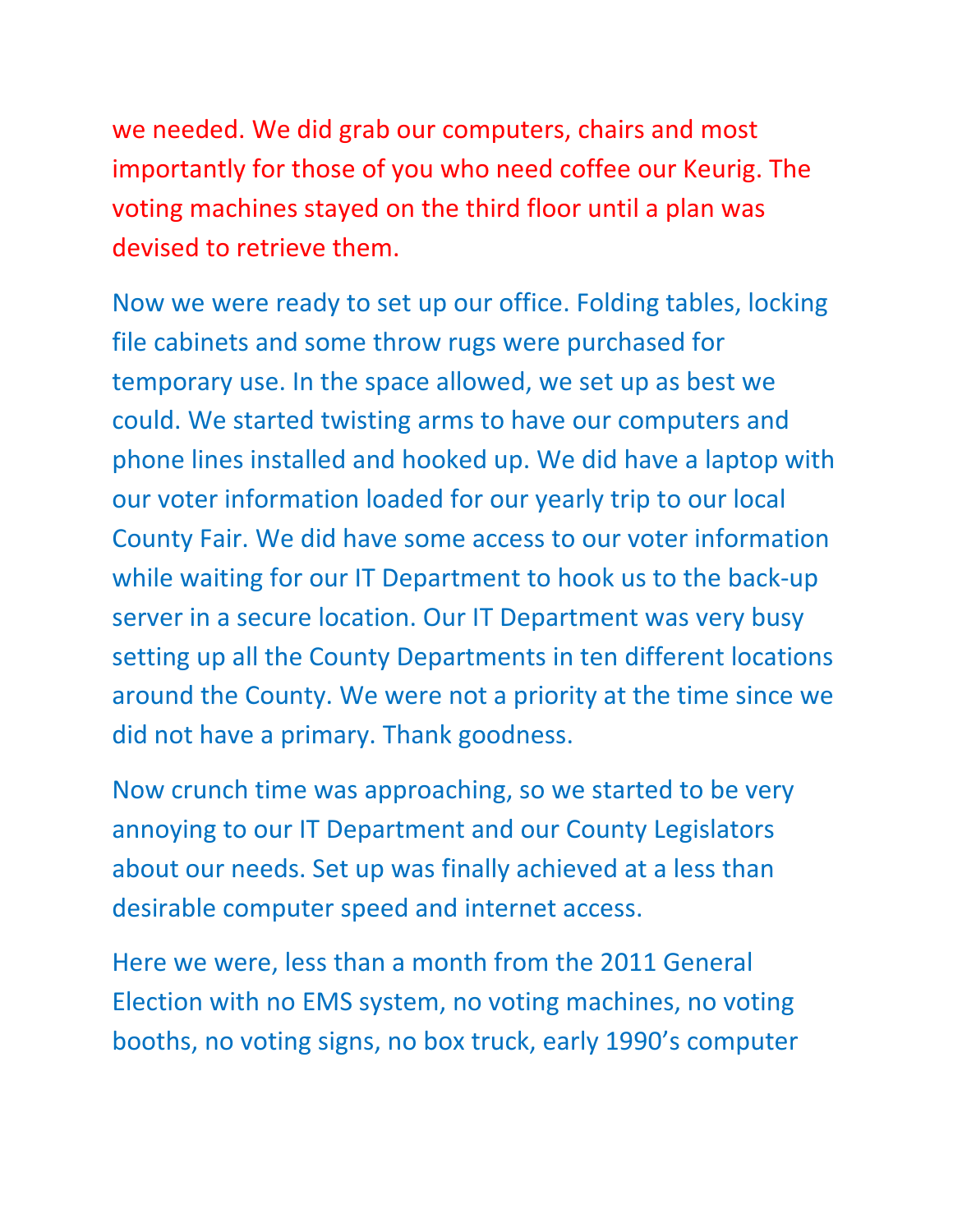speed and internet, displaced inspectors and to add to all that about 35% of our polling sites were destroyed by the flood.

First Priority was to retrieve the voting machines. The clean-up company would not let us in the building because of contamination issues. We explained our issue to the lead person and he conceded to let us in the building for four hours if we wore contamination gear. The County hired a moving company at a cost of \$4,050. We were insured against any mishaps. Every machine was shrink wrapped for protection. Our county has 18 BMD's and 6 scanners. Moving Company personnel carried each machine down the three flights of stairs, along with some important files. Three hours and the job was completed. Machines were moved to our new location.

We also looked in the basement of the county building to see if we could salvage any of our booths or new "Vote Here" signs. Nothing was salvageable. We called the company that we purchased the booths from and were told that the booths could be here by November  $4<sup>th</sup>$ . If we paid for speedy delivery, we could have the booths by October  $31<sup>st</sup>$ . We immediately ordered the booths and carts. We were able to find a local vendor for the signs and had them within a week. The only downside was we had to assemble the signs.

Our EMS was still in the building and we were not sure whether the system would work and had no secure location to set this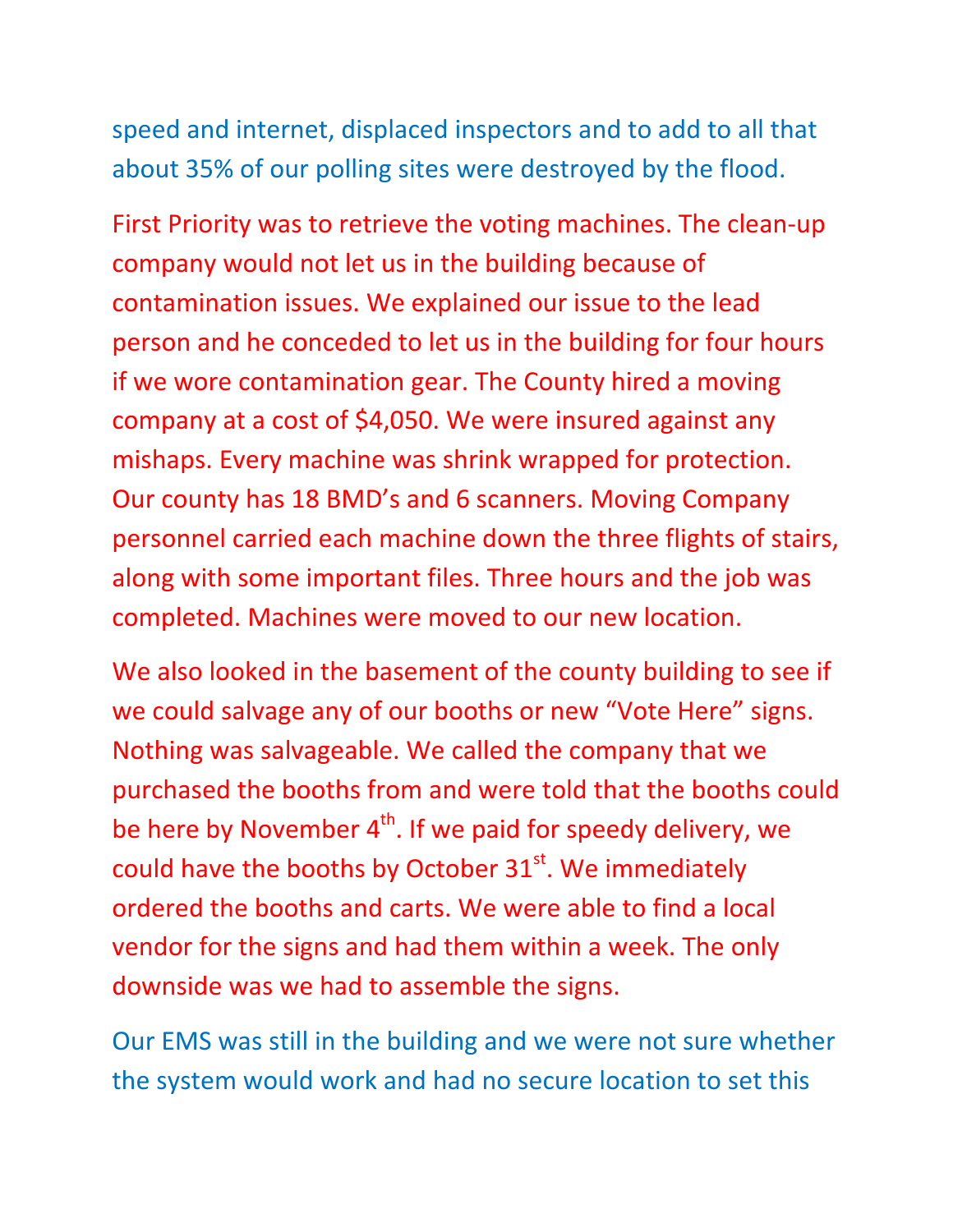system up. We called Dominion and they offered to help with the ballots at a cost and suggested that we call the state for their input. Our saving grace was the state. They entered in all the information that we e-mailed to them. They faced the same challenges we did with the EMS system in formatting the ballot. Thank you to the NYS Board of Elections for their help.

The Sheriff's Department was done with our truck but the Department of Public Works wanted to use the truck to help the other departments move to their new locations. When we received the truck back, there had been some damage and were assured the damages would be fixed before we needed to use it. Damages included missing hooks, straps and blankets.

We were not, and still are not, hooked to NYS Voter. We called Ingrid and she helped us with our internet postings for SCYTL.

Our next task at hand was to assess the damage to the poll sites and to gauge how much time was needed to traverse the various routes that were to be traveled by the delivery truck and the election night couriers. Routes were changed to avoid heavy constriction areas, and time allotted for deliveries was extended. Of the six polling sites affected by the flood, three of the sites would be ready for Election Day. That left us three to change.

Alternate sites were located and checked for handicap accessibility. Our Commissioners ok'd the changes and we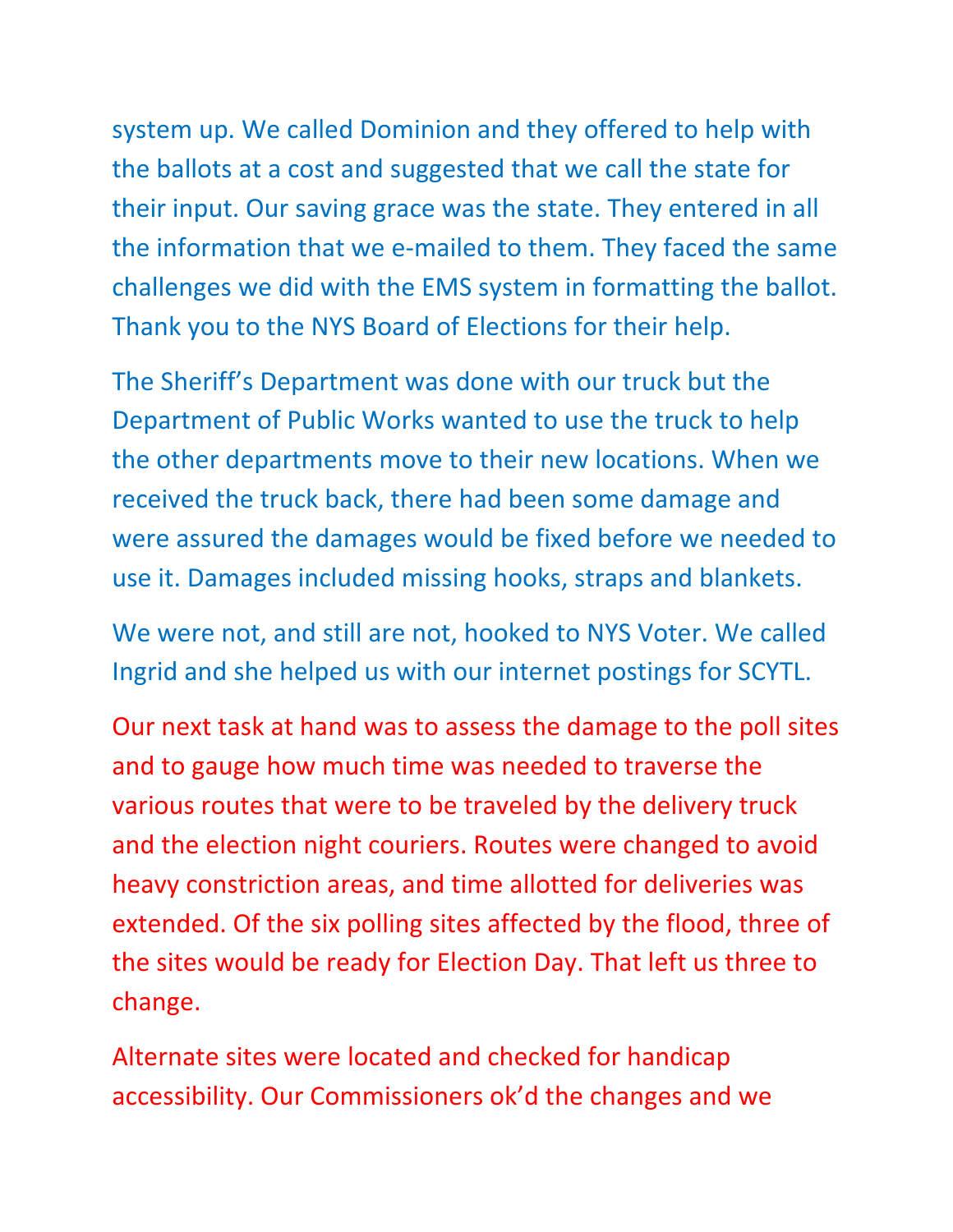notified the State. Colored cardstock printed with pollsite changes had to be cut by hand and mailed. This was due to the fact that our perforated postcards were delivered before the flood to another department that never looked at the boxes. They were returned to us after the election when the department realized they didn't belong to them. We also posted notices in our local newspapers and radio station.

The state came through with our ballots and we began our test decking. Due to time constraints, we purchased printed ballots from Dominion. This helped free our staff for other work.

All election inspectors were called to see if they were still able to work, and notified that there may be changes in procedures and poll sites. We met with all the election chairpersons and our couriers to go over changes that occurred.

One week before the election we had poll site trouble. One of our poll sites was at a church where a pastor signed off to let us use their church hall without notifying the church council. They were still serving dinner to those individuals affected by the flood. We asked if they would abstain from serving dinner on Election Day and we were not successful. As a compromise we brought in partitions from the office in which we are located to cut the room in half. One problem solved.

We received a call from the trucking company that was to deliver our booths and half the order would be delivered on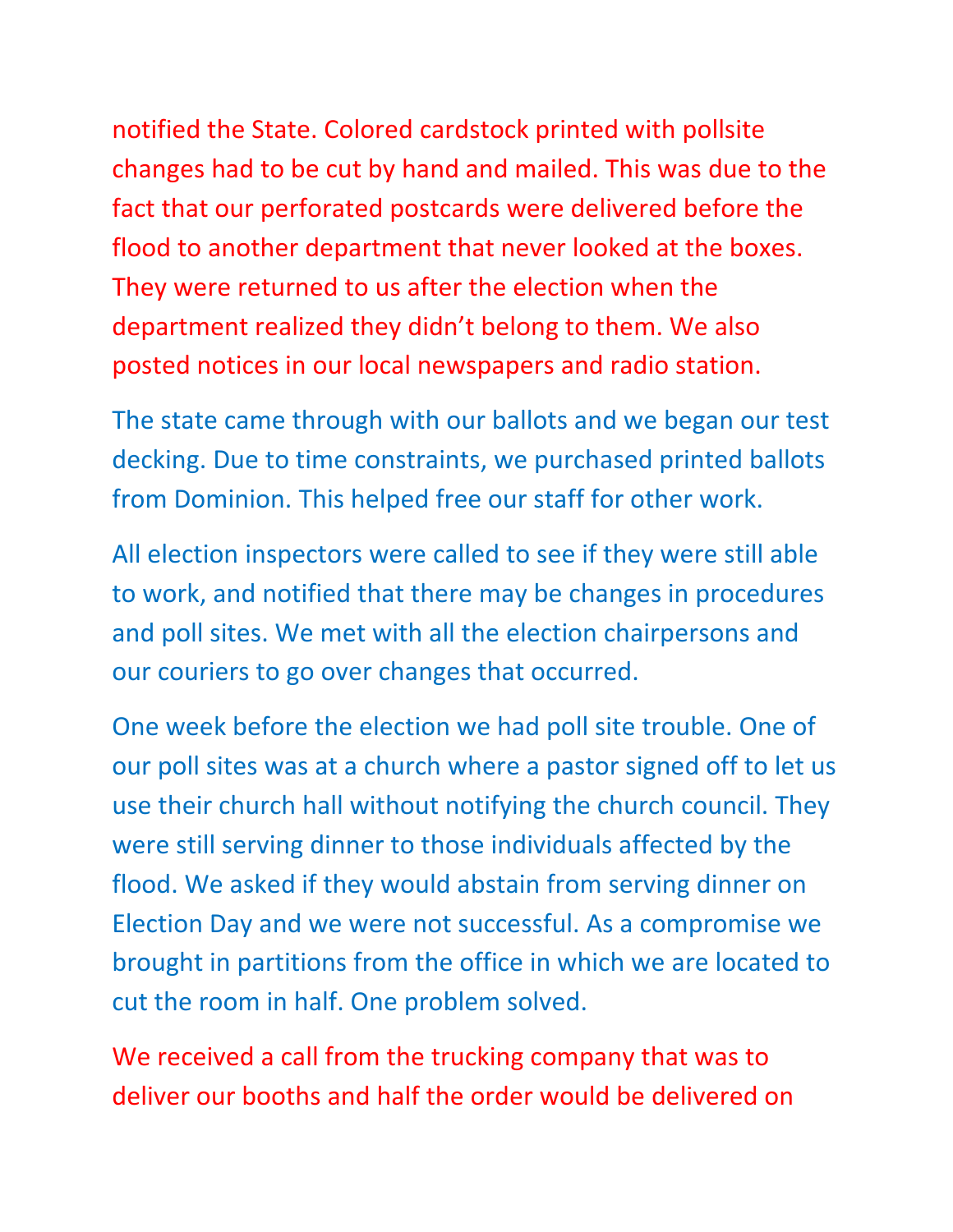November  $1<sup>st</sup>$  or November  $2<sup>nd</sup>$ , to add to that, the delivery truck didn't have a lift gate. We were ready to load our truck and start our deliveries. The delivery truck arrived and we used our truck to back up to the delivery truck, unload the crates to our truck so we could use the lift to set them on the ground. At this point the weather had been very cooperative. During all this, our office received a phone call from the State Board of Elections. Paul Collins and Bob Brehm were going to come out to see our new location and see if there is anything else we needed. They arrived to see us outside unloading our poll booths. They were pleased with our location and reaffirmed our confidence that we would handle this election. The truck was loaded with machines, signs and poll booths. Delivery began. With the weather still cooperating, the balance of the booths came the next morning and we unloaded them without a lift-gate in time for the next delivery.

One of the poll sites that said they would be ready by Election Day called on October  $31<sup>st</sup>$  and said the sheet rockers never showed. After discussion, they said that the concrete was dry in the truck bays and we could set up there. Another small problem solved.

Election Day has finally arrived and things ran fairly smooth. A few paper jams.